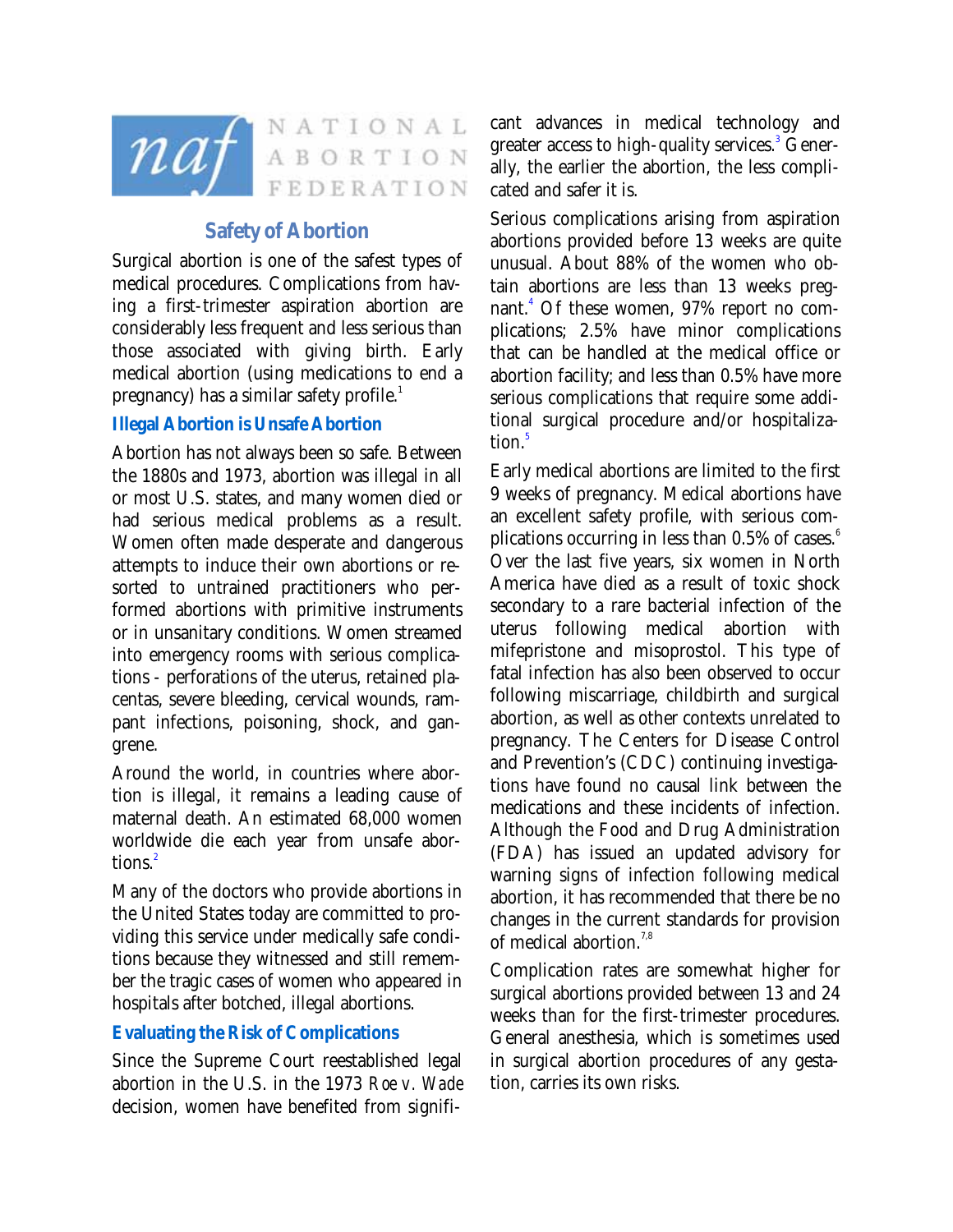In addition to the length of the pregnancy, significant factors that can affect the possibility of complications include:

- the kind of anesthesia used;
- the woman's overall health;
- the abortion method used; and
- the skill and training of the provider.

**Types of Complications from Surgical Abortion** 

Although rare, possible complications from a surgical abortion procedure include:

- blood clots accumulating in the uterus, requiring another suctioning procedure, (less than  $0.2\%$  of cases);<sup>9</sup>
- infections, most of which are easily identified and treated if the woman carefully observes follow-up instructions, (0.1%-2.0% of North American cases):<sup>9</sup>
- a tear in the cervix, which may be repaired with stitches  $(0.6\% - 1.2\% \text{ of cases})$ ;<sup>10</sup>
- perforation (a puncture or tear) of the wall of the uterus and/or other organs (less than  $0.4\%$  of cases).<sup>5,9</sup> This may heal itself or may require surgical repair or, rarely, hysterectomy;
- missed abortion, which does not end the pregnancy and requires the abortion to be repeated (less than  $0.3\%$  of cases);<sup>9</sup>
- incomplete abortion, in which tissue from the pregnancy remains in the uterus, and requires a repeat suction procedure, (0.3%- 2.0% of cases): $9$
- excessive bleeding requiring a blood transfusion  $(0.02\% - 0.3\% )$  of cases).<sup>5,10</sup>

Death occurs in 0.0006% of all legal surgical abortions (one in 160,000 cases). These rare deaths are usually the result of such things as adverse reactions to anesthesia, embolism, infection, or uncontrollable bleeding.<sup>9</sup> In comparison, a woman's risk of death during pregnancy and childbirth is ten times greater. $^{\mathrm{5}}$ 

Possible complications of a medical abortion include:

- failure of the medications to terminate the pregnancy (less than 2% of cases), requiring a suction procedure to complete the abortion: $11$
- incomplete expulsion of the products of conception, requiring a suction procedure to complete the abortion (occurs in less than 6% of cases): $12$
- excessive bleeding, requiring a suction procedure, and rarely, transfusion (less than  $1\%$  of cases): $11$
- uterine infection, requiring the use of antibiotics  $(0.09\% - 0.6\% \text{ of cases})$ ;<sup>11</sup>
- death secondary to toxic shock following infection with *Clostridium sordellii* (has occurred in less than 0.001% of cases in the US and Canada). $6$

## **Signs of a Post-Abortion Complication**

If a woman has any of the following symptoms after having either a surgical or medical abortion, she should immediately contact the facility that provided the abortion for followup care $13$ :

- severe or persistent pain;
- chills or fever with an oral temperature of 100.4° or more;
- bleeding that is twice the flow of her normal menstrual period or that soaks through more than one sanitary pad per hour for two hours in a row;
- malodorous discharge or drainage from her vagina; or
- continuing symptoms of pregnancy.

In addition, if a woman who is having a medical abortion notices the onset of severe abdominal pain, malaise or "feeling sick," even in the absence of fever, more than 24 hours after the administration of the second medication,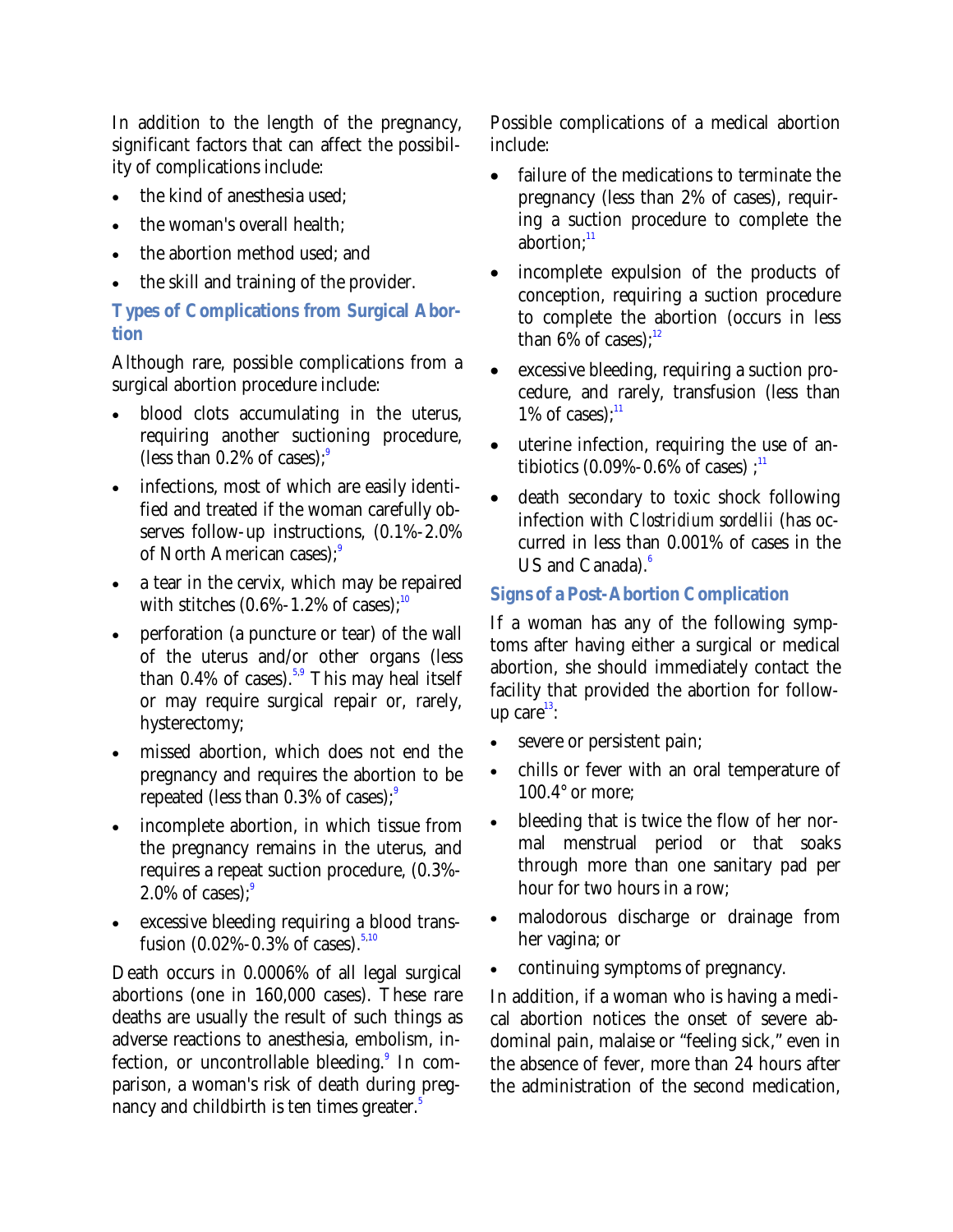she must immediately contact the facility that provided the abortion.<sup>7</sup>

Health care providers and clinics that offer abortion services should provide a 24-hour number to call in the event of complications or reactions that the patient is concerned about.

## **Preventing Complications**

There are some things women can do to lower their risks of complications. One way to reduce risk of complications is to have the abortion procedure early. Generally, the earlier the abortion, the safer it is.

Asking questions is also important. Just as with any medical procedure, the more relaxed a person is and the more she understands what to expect, the better and safer her experience usually will be.

In addition, any woman choosing abortion should:

- find a good clinic or a qualified, licensed practitioner. For referrals, call NAF's tollfree Hotline at 1-800-772-9100 or find a provider online at www.prochoice.org;
- inform the practitioner of any health problems, current medications or street drugs being used, allergies to medications or anesthetics, and other health information;
- follow post-operative instructions; and
- return for a follow-up examination.

# **Anti-Abortion Propaganda**

Anti-abortion activists claim that having an abortion increases the risk of developing breast cancer and endangers future childbearing. They claim that women who have abortions without complications are more likely to have difficulty conceiving or carrying a pregnancy, develop ectopic pregnancies, which are pregnancies outside of the uterus (commonly in one of the fallopian tubes), deliver stillborn babies, or become sterile. However, these

claims have been refuted by a significant body of medical research. In February 2003, a panel of experts convened by the National Cancer Institute to evaluate the scientific data concluded that studies have clearly established that "induced abortion is not associated with an increase in breast cancer risk."15 Furthermore, comprehensive reviews of the data have concluded that a vacuum aspiration procedure in the first trimester poses virtually no risk to future reproductive health.<sup>16</sup> (See Abortion Myths: Abortion and Breast Cancer at www.prochoice.org.)

## **Women's Feelings after Abortion**

Women have abortions for a variety of reasons, but in general they choose abortion because a pregnancy at that time is in some way wrong for them. Such situations can cause a great deal of distress, and although abortion may be the best available option, the circumstances that led to the problem pregnancy may continue to be upsetting.

Some women may find it helpful to talk about their feelings with a family member, friend, or counselor. Feelings of loss or of disappointment, resulting, for example, from a lack of support from the spouse or partner, should not be confused with regret about the abortion. Women who experience guilt or sadness after an abortion usually report that their feelings are manageable.

The American Psychological Association has concluded that there is no scientifically valid support or evidence for the so-called "postabortion syndrome" of psychological trauma or deep depression. The most frequent response women report after having ended a problem pregnancy is relief, and the majority of women are satisfied that they made the right decision for themselves. (See Abortion Myths: Post-Abortion Syndrome at www.prochoice.org.)